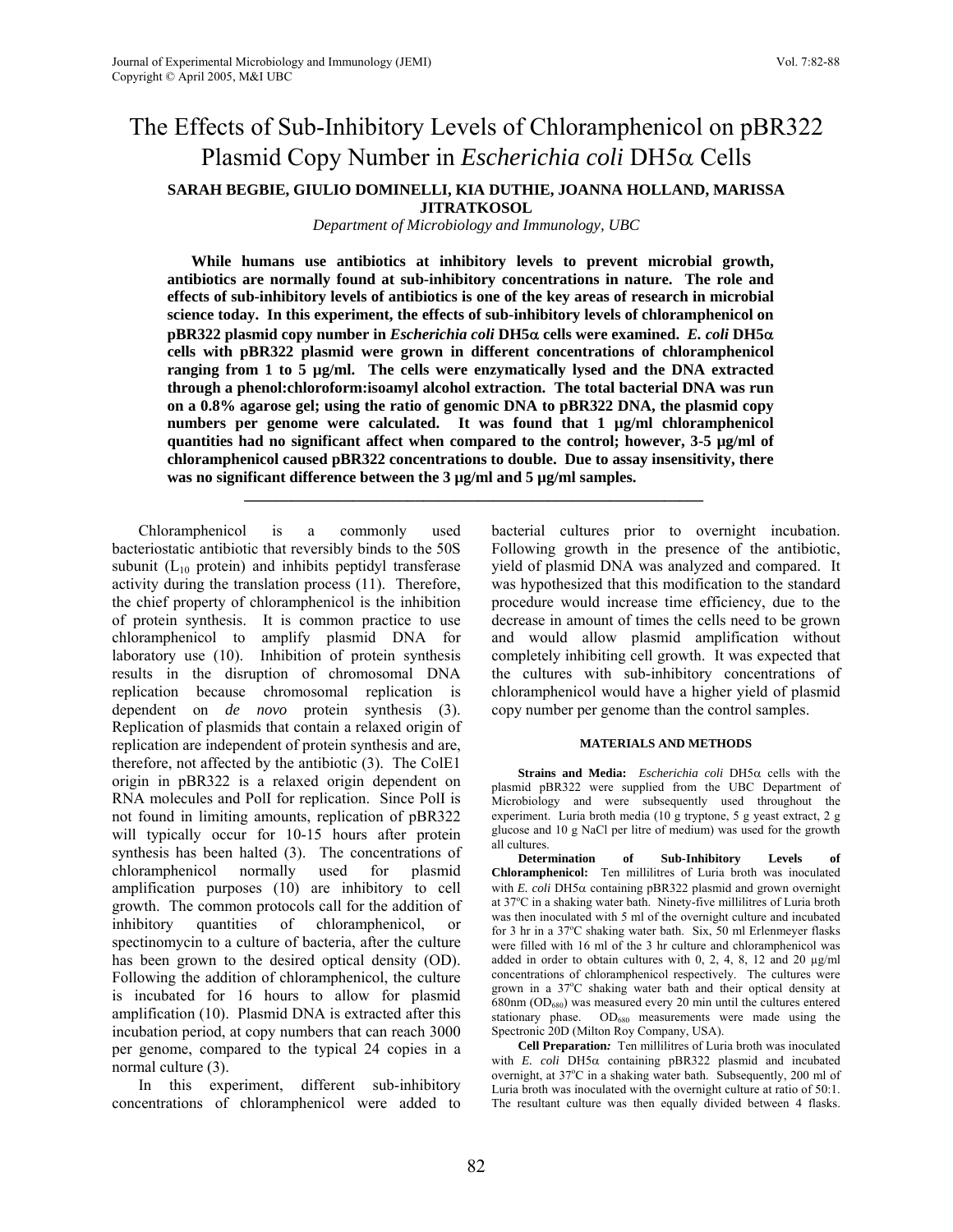Chloramphenicol was added to obtain cultures containing chloramphenicol concentrations of 0, 1, 3 and 5 µg/ml; these cultures were incubated for 18 hours at 37°C in a shaking water bath. The turbidity of the 18 hour culture was measured at harvest. Volumes of culture equal to one millilitre of a 4  $OD<sub>680</sub>$  culture (corresponding to  $1.5 \times 10^{9}$  cells), were transferred to sterile microcentrifuge tubes and spun for 30 seconds at 10,000 rpm in order to pellet the cells. The supernatants were then discarded. The pellets were used for cell lysis and subsequent total bacterial DNA isolation.

**Bacterial DNA Isolation and Purification:** DNA isolation and purification was performed as previously described (9). Each pellet equivalent to cells in 1 ml of a 4  $OD<sub>680</sub>$  culture was resuspended in 400 µl of TE buffer (50 mM Tris/50 mM EDTA, pH 8.0) with gentle vortexing. Eight microlitres of 50 mg/ml lysozyme in TE, pH 8, was added and the mixture was incubated for  $30$  mins at  $37^{\circ}$ C. Four microlitres of 10% SDS and 8 µl of 15 mg/ml proteinase K were added and incubation continued for 30 mins at  $50^{\circ}$ C. The proteinase K was then heat-inactivated at  $75^{\circ}$ C for 10 min. Subsequently, 2  $\mu$ l of 10 mg/ml RNase solution was added and the mixture was incubated for  $30$  mins at  $37^{\circ}$ C. Afterwards, 425 µl of phenol:chloroform:isoamyl alcohol (25:24:1) was added and the sample was vortexed vigorously and intermittently for 20 s. Tubes were then spun at  $4^{\circ}$ C for 5 min at 10,000 rpm and the upper aqueous phase was transferred to a new microcentrifuge tube, using a wideopening pipette tip (normal tip cut with a razor blade approximately 5mm from the tip). The phenol:chloroform:isoamyl alcohol purification step was repeated and the upper aqueous phase was again transferred to a new microcentrifuge tube using a wide-opening pipette tip. Afterwards, the sample was centrifuged for 5 min at 10,000 rpm in a 4°C environment. The resultant supernatant contained the purified total bacterial DNA and was transferred to a fresh microcentrifuge tube. DNA is ready for use and does not require an ethanol precipitation to concentrate.

**Agarose Gel Electrophoresis and Imaging:** TE buffer (50 mM Tris/50 mM EDTA, pH 8.0) was used to make serial two-fold dilutions of the purified bacterial DNA samples (2, 4, 8, 16, 32, 64, 128 and 256-fold). Twenty microlitres of the undiluted and each of the diluted samples were mixed with 4 µl of 6X TBE gel loading dye (0.5 g bromophenol blue/0.5 g xylene cyanol/30 ml glycerol/170 ml  $dH_2$ 0) and was run through 0.8% UltraPure<sup>™</sup> agarose gel (Invitrogen, Canada, cat # 15510-019). Note that agarose gel selection is critical to the sufficient separation of genomic and plasmid DNA (9). Additionally, 200 ng of 1 Kb Plus DNA Ladder<sup>TM</sup> (Invitrogen, Canada, cat. # 10787-018), as well as 100 ng of pBR322 was loaded into each gel to serve as molecular standards. The gels were run in 0.5X TBE buffer (2.7 g Tris-base, 1.37 g Boric acid and 1 ml 0.5M EDTA pH 8.0 in 1 L distilled water) at 100 V until the bromophenol blue was approximately 2 cm from the bottom of the gel. An ethidium bromide bath (0.2 µg/ml) was used to stain the gels for 20 min. Images of the gels were taken using AlphaImager (Alpha Innotech, USA). The intensity (integrated area under the peaks) of the bands was determined by the 1D-Multi (Line Densitometry) program provided in the AlphaImager software package (Fig. 2. and 3.).

**Data Reduction:**The integrated plasmid and genomic DNA peak area values were entered into an excel worksheet in order to calculate plasmid copy number (table I) as previously described (9). The dilution factors were multiplied to the corresponding peak area values to determine the adjusted genomic and plasmid DNA peak areas at the first dilution line. The percentage difference (% diff) between the adjusted values for each dilution and the adjusted value for each previous dilution was determined using the following formula (9):

#### % diff = Adjusted Peak Area - Adjusted Previous Peak Area × 100% Adjusted Previous Peak Area

Consecutive values that differed by less than 20% were considered to be in the linear range (9). Only adjusted values within the linear range were entered in the Data Used line and these were then averaged. The average value for the genomic DNA and plasmid DNA were entered into the Total  $gDNA<sup>1</sup>$  and Total  $pDNA<sup>2</sup>$  lines respectively. From this, the plasmid cop[y](#page-1-0) number was cal[cu](#page-1-1)lated using the following formula:

#### Plasmid copy number per genome = Size of chromosomal DNA (4640kbp) × Total pDNA Size of plasmid DNA (4361bp) × Total gDNA

TABLE 1. Representation of Plasmid Copy Number Calculations form with integrated scan data obtained from the Alphamager 1D-Multi (Line Densitometry) program (Alpha Innotech, USA). Data shown is DNA isolated from a culture of *E.*  $\chi$ *coli* DH5 $\alpha$  with pBR322 plasmid grown in Luria broth containing 3µg/ml of chloramphenicol. No gDNA or pDNA was detected below a one in four dilution.

| Dilution Factor   | 1       | 2        | $\mathbf{A}$ |
|-------------------|---------|----------|--------------|
|                   |         |          |              |
| gDNA area         | 498784  | 261878   | 126394       |
| adjusted area     | 498784  | 523756   | 505576       |
| %diff             |         | 0.047679 | $-0.03596$   |
| Data used         | 498784  | 523756   | 505576       |
| Average gDNA area | 509372  |          |              |
|                   |         |          |              |
| pDNA area         | 38052   | 19500    | 0            |
| Adjusted area     | 38052   | 39000    | 0            |
| %diff             |         | 0.024308 |              |
| Data used         | 38052   | 39000    |              |
| Average pDNA area | 38526   |          |              |
|                   |         |          |              |
| Total gDNA        | 509372  |          |              |
| Total pDNA        | 38526   |          |              |
| $PCN^3$           | 80.4731 |          |              |

**Assay Recovery and Visualization:** Using pure pBR322 plasmid, internal controls were constructed to determine the efficiency of DNA extraction and the interference of genomic DNA with the visualization of pBR322 from the agarose gels, as previously described (9). To determine extraction efficiency, one control sample was divided into two and the standard DNA extraction was preformed (9). To one sample, 50 ng of pBR322 was added before DNA extraction; to the other sample, 50 ng of pBR322 was added after DNA extraction. Using the following formula, the efficiency of extraction was determined:

#### Sample with 50 ng spiked before extraction  $x$  100% = extraction efficiency (%) Sample with 50 ng spiked after extraction

To determine interference from genomic DNA, a control was divided in two, with one being spiked with 10 ng of pBR322 DNA. These two samples were run on the gel along with a 10 ng pBR322 lane. By taking the back spike and subtracting the control, then dividing by the 10 ng lane value, we determined the interference due to genomic DNA.

<u>.</u>

<span id="page-1-1"></span>

<span id="page-1-0"></span><sup>&</sup>lt;sup>1</sup> gDNA – genomic DNA<br><sup>2</sup> pDNA – plasmid DNA<br><sup>3</sup> PCN – plasmid copy number per genome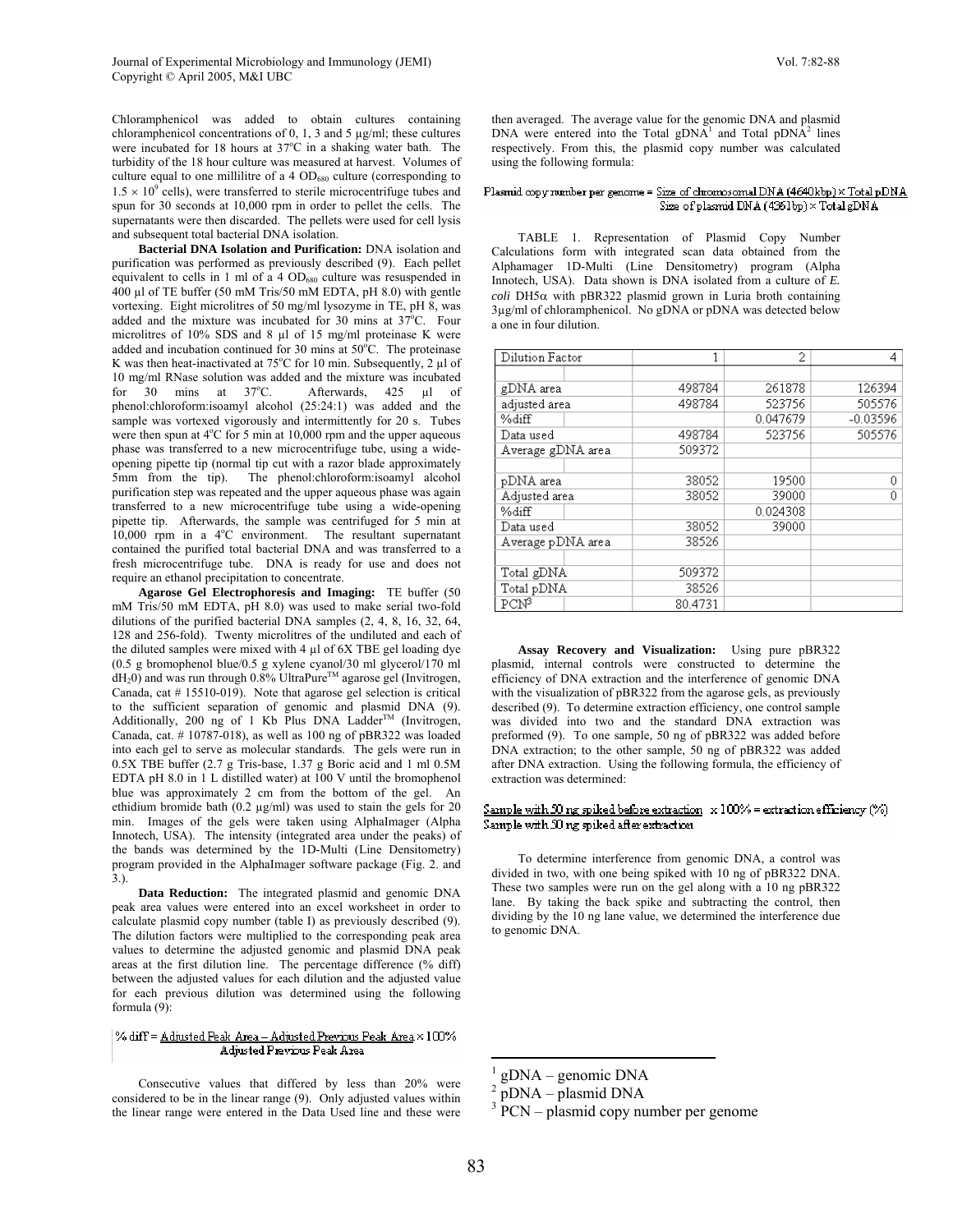

FIG. 1 Growth curve of *E. coli* DH5α containing pBR322 plasmid growth in Luria Broth with various concentrations of chloramphenicol, at 37ºC in a shaking water bath. Sub-inhibitory levels were found to be between 2 and 4 µg/ml.

## **RESULTS**

**Determination of Sub-Inhibitory Levels of Chloramphenicol:** The sub-inhibitory concentration of chloramphenicol was found to be between 2 and 4  $\mu$ g/ml (Fig. 1.).

**Optimisation of Plasmid Copy Number Per Cell Using Sub-Inhibitory Levels of Chloramphenicol:**  *E. coli* DH5α with pBR322 plasmid cells were grown in Luria broth overnight with various concentrations of chloramphenicol  $(0, 1, 3 \text{ and } 5 \text{ µg/ml})$ . Following overnight growth, total DNA isolations were performed and were run on a 0.8% agarose gel to detect the plasmid and genomic DNA. The results in figure 2 show adequate resolution to independently measure the genomic and plasmid DNA (Fig. 3.). Using the data reduction techniques outlined in the materials and methods section, the plasmid copy number per genome for the cultures grown in 0, 1, 3 and 5  $\mu$ g/ml of chloramphenicol were: 42, 48, 110 and 104 pBR322 plasmids respectively (Fig. 4.). Values for the 1, 3 and 5 µg/ml samples are based on the average of the two duplicates for each concentration. The 0 µg/ml sample PCN count is based on the average of 8 extractions. Results indicate a definite increase in plasmid copy number with increasing sub-inhibitory concentrations of chloramphenicol (Fig. 4.). Both the samples containing 3 and 5 µg/ml concentrations of chloramphenicol were significantly higher (2 times), in terms of plasmid copy number, than the sample containing only 1 µg/ml of chloramphenicol. However, there was no significant difference in plasmid copy number between the control and the sample with 1µg/ml. This could be attributed to the minimal quantifiable difference in plasmid copy number between cells being 7. There was also no significant difference between the 3 and 5 µg/ml samples. The 3-5 µg/ml range of chloramphenicol, may represent the optimal level at which plasmid production can occur without growth inhibition.



FIG. 2 An image of gel electrophoresis on agarose, showing adequate resolution of pDNA and gDNA. The samples were run on 0.8% agarose at 100 volts for 1.5 hours. Lanes 1-9 contain serial 2 fold dilutions (from undiluted to 256-fold) of the DNA isolated from a culture of *E. coli* DH5α with pBR322 plasmid grown at 37ºC in Luria broth with 3 µg/ml chloramphenicol. Lane 10 contains the 1 kb plus DNA ladder and Lane 11 contains pure pBR322 plasmid. The gDNA and pDNA designations refer to genomic and plasmid DNA,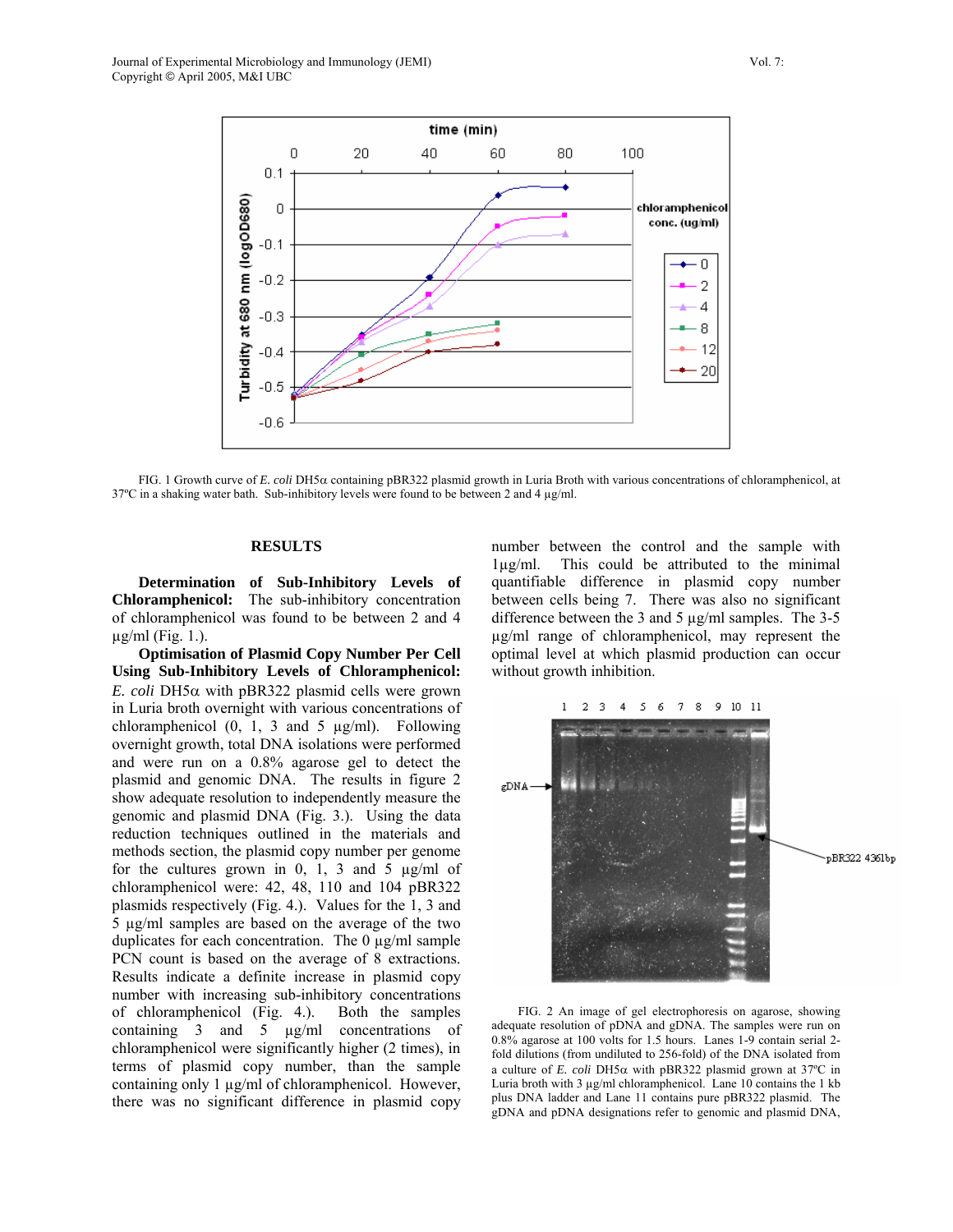Journal of Experimental Microbiology and Immunology (JEMI) Vol. 7:82-88 Copyright © April 2005, M&I UBC

respectively. In this picture, plasmid DNA does not appear to be visible; however, 1D-Multi Line Densitometry preformed on this picture allows for adequate visualization (Fig.3.).



FIG. 3 Image scanning of undiluted DNA isolated from a culture of *E. coli* DH5α with pBR322 plasmid, grown in Luria broth with 3 µg/ml chloramphenicol, using the program AlphaImager 1D-Multi (Line Densitometry) by Alpha Innotech. Peak 4 represents the genomic DNA with an area of 498784 densitometry units and peak 9 represents pBR322 with an area of 38052 densitometry units. Ratios of the two areas were used to calculate the plasmid copy per genome. Plasmid DNA was visible using line densitometry that was not readily visible through total gel pictures (Fig. 2.).

**Accuracy/Recovery:** To determine recovery of plasmid and the accuracy of the visualization procedure, pure pBR322 plasmid DNA was used to spike samples, one before DNA isolation (front spike) and one before gel loading (back spike). Percent recovery in the DNA isolation was found to be 50%. Additionally, the inclusion of genomic DNA with plasmid DNA when running agarose gels was found to increase plasmid visualization by 15% (Fig. 5.).

**Assay Sensitivity:** The assay sensitivity was correlated to the minimum quantifiable PCN. The minimum quantifiable PCN was calculated as the average of the 8 controls' PCN divided by the average of the maximum dilution factors in the control at which the plasmid DNA area value was still in the linear range. The minimum quantifiable PCN for this assay was 7 plasmids.

# **DISCUSSION**

The experiment tested sub-inhibitory concentrations of chloramphenicol on pBR322 plasmid copy number in *E. coli* DH5 $\alpha$  cells. In an effort to increase the plasmid copy per genome and to decrease the amount of time associated with growth to obtain these numbers, sub-inhibitory concentrations of chloramphenicol were used. The amplification of plasmids such as pBR322 in laboratory practice is commonly accomplished via the use of the chloramphenicol. This antibiotic acts on cell protein synthesis by inhibiting translation (11). Consequently, genomic DNA replication halts and relaxed replicative plasmids can still continue to replicate. Three of the key players in the regulation of replication in pBR322 are Rop (also know as Rom), RNAI and RNAII (8). All of these molecules are encoded on pBR322 and act to control plasmid replication. RNAII is the replicative primer and is necessary for initiation. RNAI is complementary to RNAII and thus can base pair; the base pairing prevents plasmid replication initiation because RNAII is sequestered and is also prevented from being processed. Thus, the ratio of RNAI to II is very important for the regulation of replication, especially in slow growing cells (1). Rop (repressor of primer) is responsible for the stabilization of the RNAI and RNAII complex, thus Rop is not necessary for plasmid regulation, but serves to down-regulates plasmid replication. Furthermore, the Rop protein is involved in the repression of transcription from the RNAII promoter, therefore again serving to decrease free primer level (1). As a consequence, it is suspected that because chloramphenicol down-regulates protein synthesis, while increasing RNA levels, the resultant lowered Rop levels and higher RNAII levels may be in part responsible for the increases in PCN observed in chloramphenicol treated cultures. In addition, while not a hindrance for long term enumeration of *E. coli* cells; sub-inhibitory chloramphenicol does cause a small increase in the generation time. While Rop levels are independent of growth rate, RNA I/II ratios are dependent on the growth rate (1). As the generation time lengthens, the amount of RNAII relative to RNAI increases, thus allowing for increases in plasmid replication.

The effects of chloramphenicol on the stringent response have interesting implications on PCN. Chloramphenicol blocks the formation of (p)ppGpp, a key alarmone involved in the stringent response. (p)ppGpp is typically formed as a result of amino acid starvation, via RelA, or by SpoT in response to carbon energy starvation (8, 11). The stringent response promotes the physiological and genetic reprogramming of the cell in response to conditions of stress that cause bacterial growth to cease (2). These modifications include a decrease in stable RNA synthesis, lowered protein synthesis and a redistribution of RNAPσ complexes. (p)ppGpp causes a decrease in the  $\sigma^{70}$ genes by blocking the  $\beta \beta^{\gamma} \sigma^{\gamma_0}$  interaction of RNAP with promoters in the open complex. This passively allows for higher expression of the  $\sigma$ <sup>S</sup> genes. Because the stringent response is normally implicated in higher than normal plasmid levels, inhibition of this response should result in lower plasmid copy number per genome (PCN) counts  $(2,3)$ . Since as little as 1  $\mu$ g/ml of chloramphenicol inhibits the formation of (p)ppGpp by RelA (8), one might expect that increasing levels of sub-inhibitory chloramphenicol should not cause an increase in PCN. In addition, a faster growth rate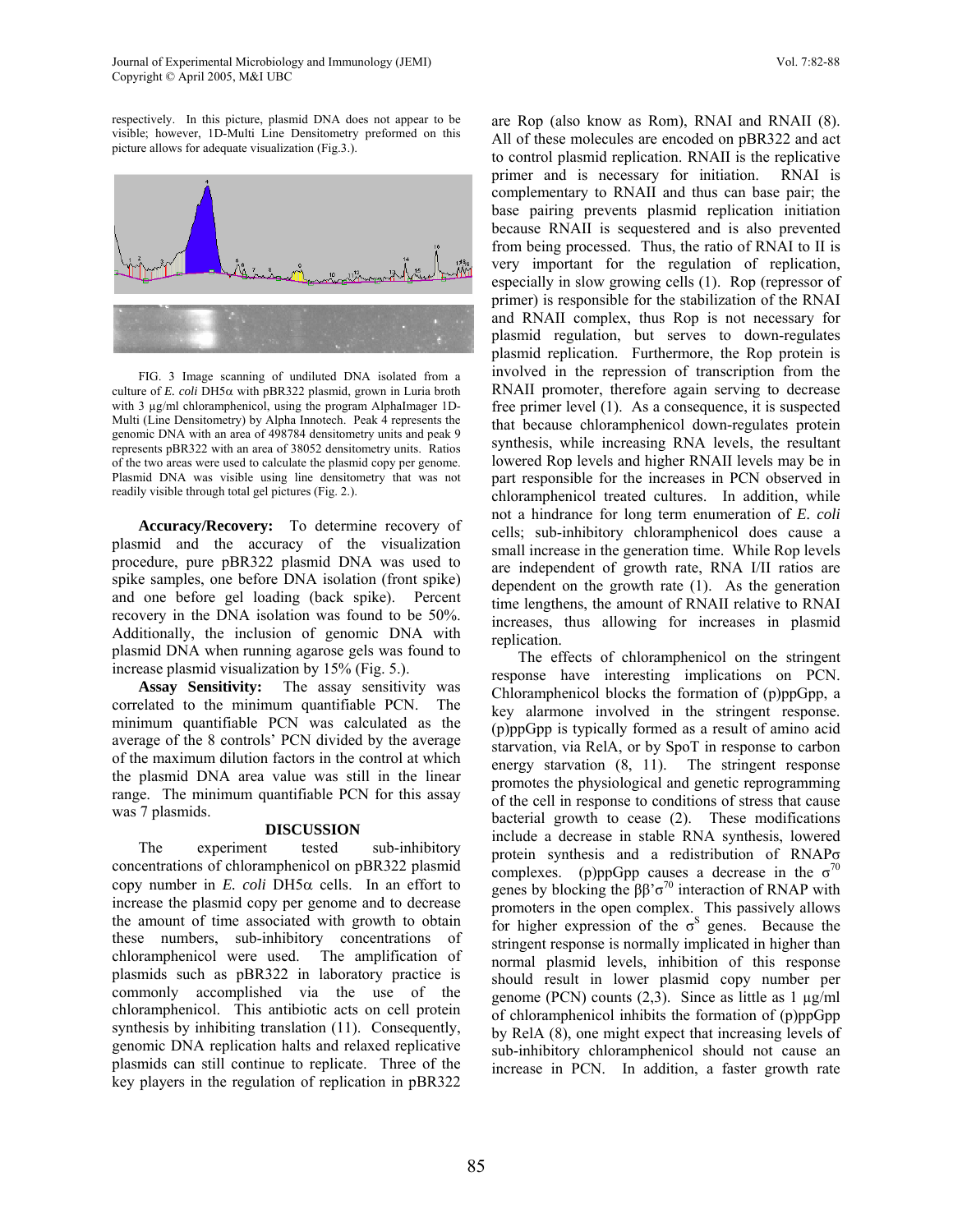

FIG. 4 The calculated average plasmid copy number per genome, when cultures of *E. coli* DH5α with pBR322 plasmid are grown at 37ºC in Luria Broth, with various concentrations of chloramphenicol. Values calculated for 1, 3, and 5 µg/ml samples are based one the average of two duplicates. To determine the assay precision, values from 8 controls consisting of *E. coli* DH5α with pBR322 plasmid grown in Luria broth in the absence of chloramphenicol, were compared. This resulted in a mean plasmid copy number of 42 plasmids per genome and a standard deviation of 23 plasmids per genome.



FIG. 5 The absorbance area calculated using 1D-Multi Line Densitometry by Alpha Innotech, for the assay accuracy control samples. The plasmid DNA absorbance area of the difference between the control and spiked control was 15% larger then the area of 10 ng of pBR322. Therefore, inclusion of genomic DNA with known quantities of pBR322 increases densitometry measurements by 15%.

lowers (p)ppGpp levels. Therefore, by this logic, one would expect to see pBR322 counts lowered as chloramphenicol concentrations increased. However, the formation of (p)ppGpp lowers the levels of GTP in the cell, and thus there is less GTP available for plasmid replication. Consequently, inhibition of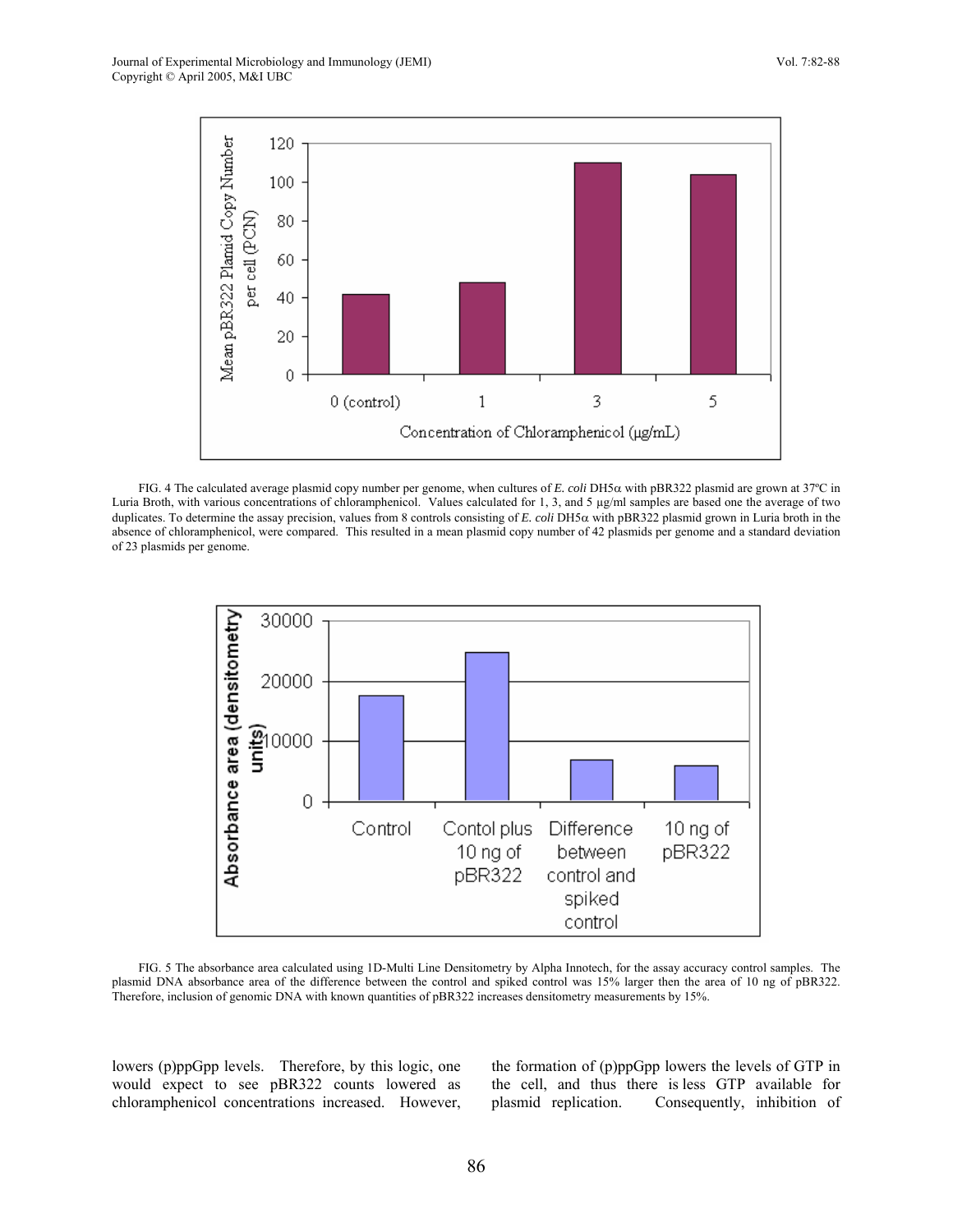(p)ppGpp formation may be beneficial to plasmid replication. As mentioned earlier, (p)ppGpp causes a decrease in  $\sigma^{70}$  promoters and a passive increase in other  $\sigma$  promoters. This does have an effect on the relative transcription rates from the replicative control genes encoded on pBR322. It has been shown that while  $P_{RNAI}$  is not significantly affected by levels of (p)ppGpp, the  $P_{RNAIL}$  is stimulated by (p)ppGpp (8). Furthermore, a relaxed phenotype, associated with low (p)ppGpp is correlated with a low level of Rop, and thus a higher plasmid count (8). Therefore, most evidence dictates that lower (p)ppGpp levels produced by chloramphenicol, would decrease PCN. However, our results showed the opposite, suggesting that inhibition of protein synthesis, or another effect, is epistatic to (p)ppGpp control of pBR322 PCN.

A further effect of chloramphenicol, compounding the changes in  $σ$  affinity, may be changes to the bulk mRNA pool. Because chloramphenicol inhibits translation, a higher level of untranslated mRNA exists. Consequently, there exists more competition for the ribosomes and mRNA with higher affinity Shine-Delgarno sequences win out (8). If the mRNA of the Rop protein, or other negative regulators of plasmid replication are affected in this way, it may explain the trends we observed. Without further investigation into the ribosome affinities of the Rop protein encoding mRNA and other regulatory elements, it is impossible to tell if this is one of the driving forces behind the results we observed.

The large standard deviation found when comparing the control samples, in terms of plasmid copy number, may be due to a number of factors. For instance, fragmentation of the DNA may have occurred due to vigorous vortexing in the bacterial DNA isolation protocol (9), repeated freeze-thawing, and the use of non wide-opening pipette tips when loading the gel. This would have led to inaccuracies when determining genomic to plasmid area ratios in each lane as fragments of chromosomal DNA may have resulted in interference in the readings of plasmid DNA. As well, the high variability of the genomic DNA densitometry measurements may have resulted form this fragmentation affect. The fragmentation of plasmid DNA would decrease observed PCN, while fragmented genomic DNA would overestimate PCN. As well, variation may be due to interference of plasmid migration by genomic DNA. When running the gels, a portion of the chromosomal DNA was often left in the wells (Fig. 2,3.). As a result, plasmid DNA can get trapped by this stationary genomic DNA, leading to a substantial decrease in plasmid DNA density within the gel lanes. Moreover, due to time constraints, a number of laboratory personnel performed the extractions. Ideally, only one person should have carried out the extractions, with only one of each pipette to ensure that the results are as consistent as possible. In addition, instead of diluting the samples above a factor of 8, which were commonly undetectable on the gel, a higher number of replicates for each of the lower dilution factors could have been performed. Perhaps the use of more controls (approximately 16) may have served to reduce the standard deviation. The use of a miniprep to perform DNA extractions may have also led to more consistent results.

The efficiency of DNA extraction of 50%, was acceptable, but fell short of the 86-98% efficiency previously observed (9). Moreover, our back spiked samples showed that running pBR322 with genomic DNA increased visualization by 15%. Moreover, problems were encountered visualizing plasmid DNA at low concentrations. This could be attributed to fragmentation of the chromosome, which may have caused an increase in the baseline that, in turn, would lead to a decrease in the plasmid DNA reading. The low visualization may have been prevented by using SeaKem® Gold agarose to prepare the gels rather than UtlraPure<sup>TM</sup> agarose by Invitrogen, as previously recommended (9). Perhaps the use of a more sensitive staining technique could have also improved the sensitivity by allowing visualization of plasmid copy number below a dilution factor of 8.

In general, a number of the discrepancies encountered in the results may be due to the subjectivity in the interpretation of the data; this is due to the nature of the program used to quantify the DNA. For instance, it was often difficult to distinguish the point at which one peak ended and the other began. Genomic DNA was much easier to differentiate than plasmid DNA peaks because the former had substantially higher and broader peaks. In addition, density readings of the plasmid DNA could have been affected by background ethidium fluorescence spots. These spots intensified some of the bands, especially in the highly diluted plasmid samples (Fig. 3.).

It should be noted that when compared to typical literature, we overestimated the plasmid copy number per genome in the control samples. In the control samples, it was predicted to see a copy number of 20- 24, but we actually obtained approximately 40 plasmids per genome (3). However, our large standard deviation of 23 means that direct comparison is difficult. This is most likely a result of genomic DNA fragmentation, experimenter subjectivity, as well as the possibility of gel contaminants and background spots that led to an additive effect in the peaks, as mentioned above. For our technique to be effective a very accurate quantification of plasmid DNA is needed and the integrity of the genomic DNA must be maintained (9).

Plasmids are a metabolic stress to the cell and thus, tight regulation of copy number is expected (4). Not